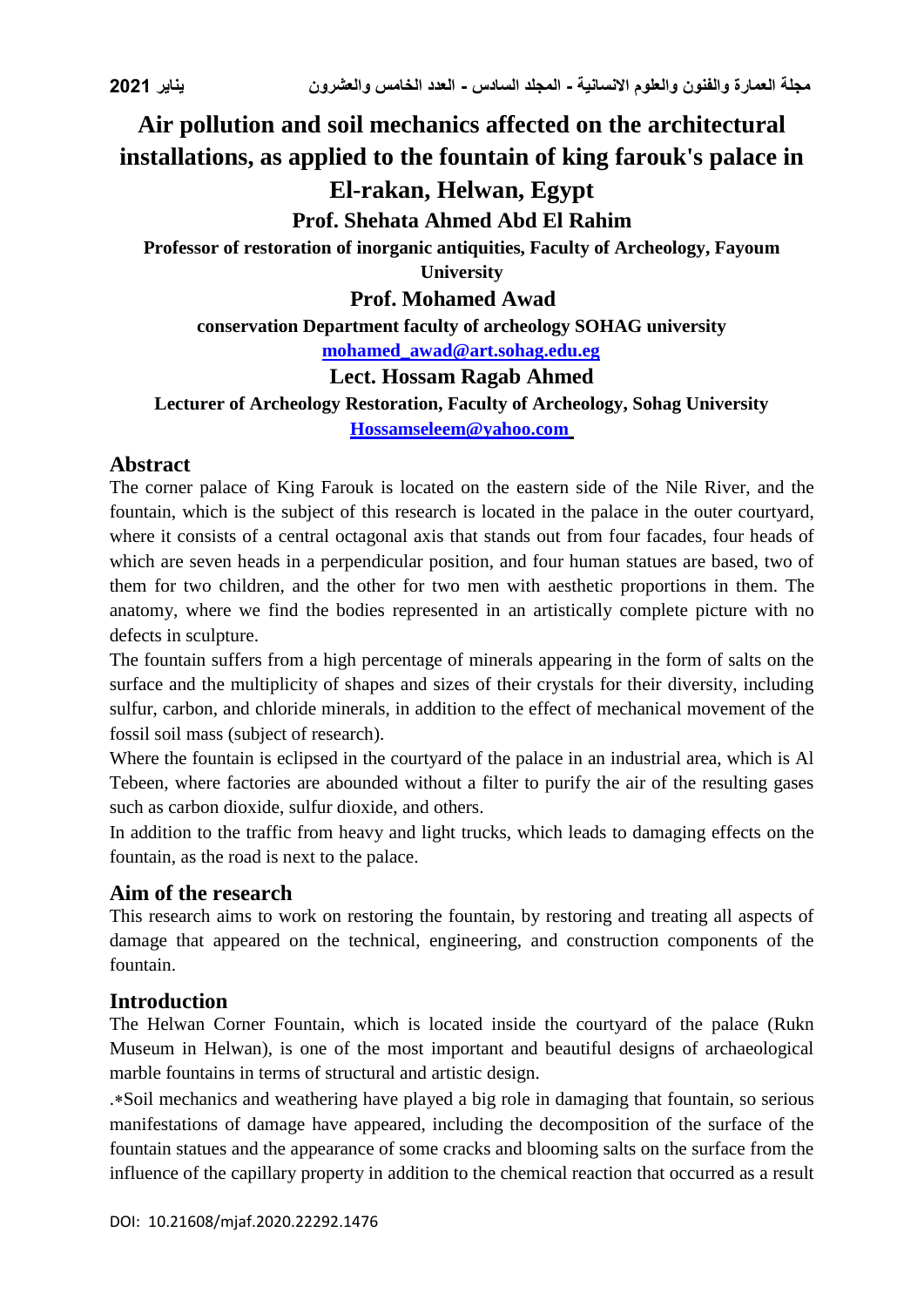of the presence of that fountain in an environment with a high percentage of acidic gases like carbon dioxide, sulfur dioxide, carbon monoxide, and oxygen in addition to the high evaporation rate, in the area .

The palace is located on the eastern side of the Nile, in the form of a boat anchored on the eastern bank of the Nile.

Due to its presence near the Nile directly, it becomes clear the reason for the transmission of water under the surface by leaching and soreness with the occurrence of swelling in clay soils, under the mass of the marble fountain.

It is clear from the foregoing the importance of restoration, treatment and preservation operations. This rare effect consists of a statue of two men and two children interchangeably, where the water comes out of the mouth of each of them, but with the succession of time the fountain stopped working.

### **Deterioration factors and symptoms**

Symptoms

1) The emergence of cracks and disassociation of the external octagonal component of the fountain basin.

2) Crystals of salts appear on the surface, including fibro, needle, and bulk, which appear clearly on the facades of the statues.

3) The emergence of a decomposition of the components of the marble (carrara) and its decomposition in the form of weak powders from the effect of weathering factor.

4) The high percentage of moisture in the statues to the highest point of the influence of the poetic characteristic of the height of chemical solutions from the soil to the statues' body. This has worked on the appearance of black, brown and green color on some places, all statues, especially the two men statues.

Secondly, the factors that led to damage:

1) Air pollution and the activity of polluted gases that come out of the factory nozzles of the Helwan region, including:

\* HCOOH, and also produces water. This gas industrial importance is not necessarily always malignant gas\*Carbon monoxide: produced from the partial oxidation process (incomplete combustion of carbon) and organic compounds such as coal, and this occurs when oxygen is scarce, or when combustion with very high temperature and is considered one of the highly toxic gases and is a form of carbon and also some Oils and fats from machines and compounds, which is one of the heterogeneous diatomic molecules, because it contains two different components, carbon and oxygen. This gas can also burn, completing its incomplete combustion process, and it produces a blue fire, which can be produced in laboratories also by breaking up the acid,

\* Carbon dioxide: is produced from fermentation of sugars, whether by chemical methods or by microorganisms, from decomposition of carbonates, and from the combustion of organic materials used in various industries, especially those that include some stages the interaction of water vapor with hydrocarbons, as well as from the complete combustion of organic materials, the dissolving of Carbon dioxide in the air in rainwater creates carbonic acid.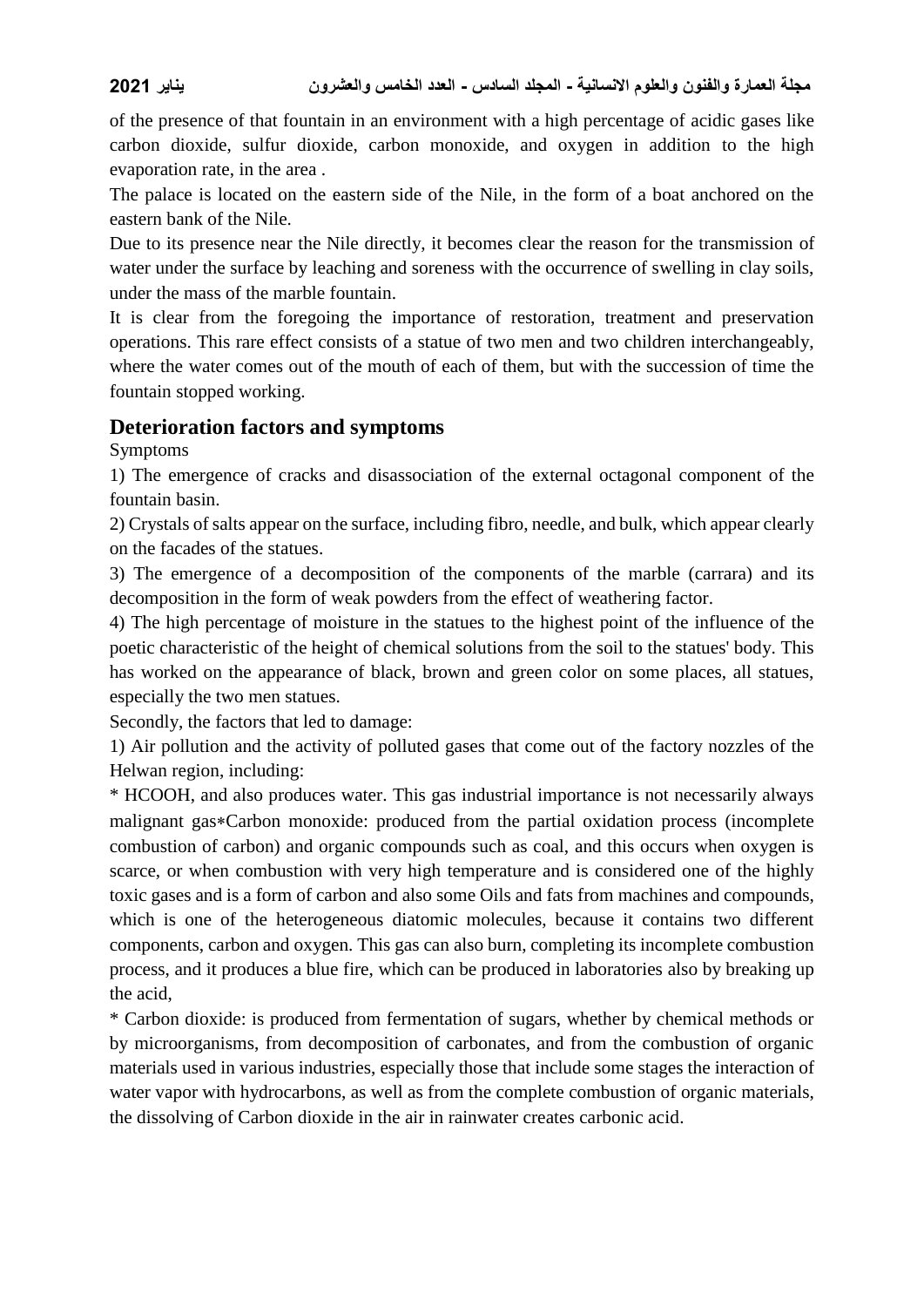# **Results:**

Through studying the factors that caused the damage, the study presents the application plan for treatment and maintenance:

1) Washing baths for the fountain body with water and brush were used to raise the carbon and dust materials sticking to it.

2) Make compresses of the clay and sand mixture after assembling inside a container to make a solution using brushes to form a layer on the body to absorb welded and calcified salts inside the fountain marble.

3) Washing with distilled water was used to remove the clay and the salts and minerals it contains in the form of salts, after 48 hours repeat this process and then test the rinsing water with a silver nitrate solution to ensure that the trace is free of salts and minerals that are in the form of salts and clean the body completely from all the planktons on it.

4) The body of the marble fountain is isolated using wax and polished with a piece of felt to isolate future damage factors.

5)For the broken arm, the arm has been wicked in the form of a circular triangle. Farmers were assembled and used an epoxy (from polymers recognized by global conferences) and it was left for 72 hours, farmers suspended it with a piece of gauze

# **References:**

- Addson I.,: "Building Failures; a guide to diagnosis remedy and Prevention", London 1984.
- Kingery WD, Vandiver PB, Prickett M. The beginnings of pyro technology, part II: production and use of lime and gypsum plaster in the pre-pottery Neolithic Near East. J Field Archaeal 1988 .
- Elsen J. Microscopy of historic mortars—a review. Cem Concur Res
- 2006
- Lucas A, Harris JR. Ancient Egyptian materials and industries. 4th ed. New
- York: Dover Publications: 1999.
- Agnew N, Maekawa S. Preserving Nefertari's legacy. Sci Am 1999; 75–9.
- Blasco-L<sup> $\circ$ </sup> pez FJ, Alejandre Snchez FJ. Porosity and surface hardness as
- indicators of the state of conservation of Mudéjar plasterwork in the Real
- Alcلzar in Seville. J Cult Heritage 2013; 14:169–73.
- Adams J, Kneller W, Dollimore D. Thermal analysis (TA) of lime and gypsum based medieval mortars. Thermo-chim Acta 1992; 211:93–106.
- Rodriguez-Navarro C. Binders in historical buildings: traditional lime in

 conservation. In: Herrero JM, Vendrell M, editors. International seminar on archaeometry and cultural heritage: the contribution of mineralogy. Bilbao: Sociedad Espao la de Mineraloga; 2012. p. 91–112.

- Ashurst J, Ashurst N. Practical building conservation: mortars, plasters and
- renders. English heritage technical handbook, vol. 3. New York: Halsted Press; 1988.
- Bohner M. Design of ceramic-based cements and putties for bone graft substitution. Eur Cells Mater 2010; 20:1–12.

 William D. Callister, Jr, "Fundamentals of Materials Science and Engineering. An Introduction", John Willey & Sons, Inc., 5th Edition, 2001.